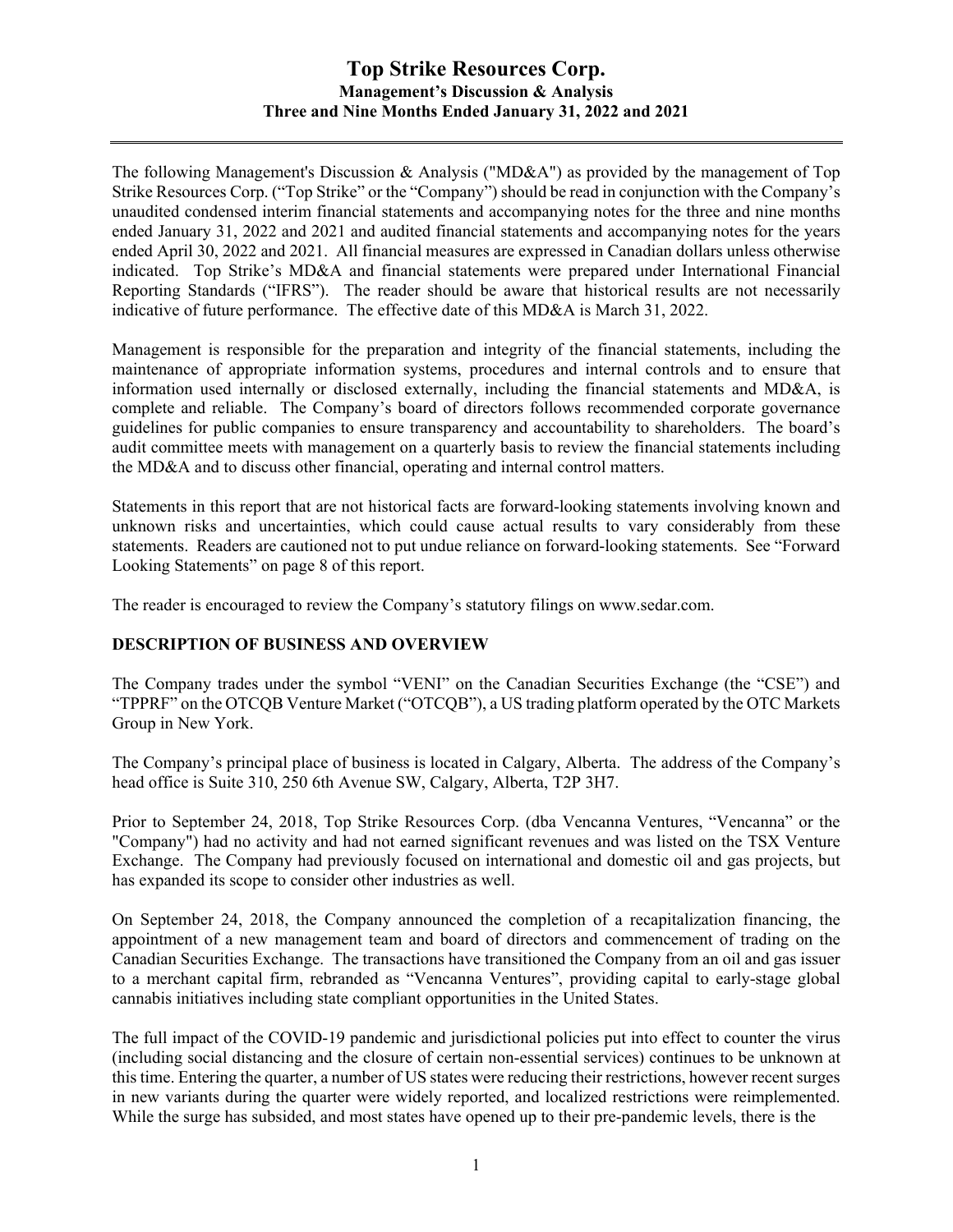## **DESCRIPTION OF BUSINESS AND OVERVIEW (CONTINUED)**

potential that new restrictions will be re-introduced in the event of future COVID-19 variant surges. It is important to point out, that while restrictions were in place, all U.S. states deemed access to medical cannabis an "essential" service, and most U.S. states deemed access to recreational cannabis an "essential" service. Further, many state jurisdictions worked with their local cannabis associations in designing safe strategies to maintain the delivery of cannabis to their respective patients and customers. However, there is no guarantee that under future disruptions cannabis will be deemed an "essential" service, nor how future policies will impact the US cannabis business.

The global cannabis industry continues to expand with demand increasing due to patient and customer growth, as well as new jurisdictions expanding their access to cannabis for both medical and recreational purposes. All of the November 2020 marijuana ballot initiatives were successful; Arizona, Montana, and New Jersey supported adult use legalization, Mississippi approved medical use, and South Dakota was the first state to approve medical and adult use simultaneously.

The Secure and Fair Enforcement (SAFE) of Banking Act was passed by Congress on September 25, 2019 and passed again on April 19, 2021, and the Marijuana Opportunity Reinvestment and Expungement (MORE) Act was passed by the House Judiciary Committee on Nov 20, 2019 and is expected to be put up for vote again in the House in Q2 2022. These bills, along with The Strengthening the Tenth Amendment Through Entrusting States (STATES) Act, are pieces of legislation seeking to reform cannabis laws in the United States. Even thought thirty-nine (39) senators have co-sponsored the SAFE Banking Act, including 8 Republicans, it and the other pieces of legislation continue to stall, in part due to procedural timelines, lack of political support, and/or competing bills. On July 14, 2021, Majority Senate Leader Schumer (D-NY), and Senators Wyden (D-OR) and Booker (D-NJ) laid out the framework for the Cannabis Administration and Opportunity Act (CAOA). While the narrowly focused SAFE Banking Act has the likely support to pass in the Senate, Senate Leader Schumer has publicly stated that he intends is to bring his CAOA bill to the floor in April 2022. In November Rep. Nancy Mace (R-S.C) sponsored the States Reform Act, a proposal to remove cannabis from the auspices of the federal Controlled Substances Act, and regulate cannabis similarly to alcohol. While there are a number of cannabis reform bills circulating, and cannabis acceptance in the U.S. continues to grow, including among republicans, actual timing of any U.S. federal cannabis reform is still unknown.

The Company derives 100% of its income from the cannabis industry in certain states in the United States which is illegal under the federal laws of the United States. However, the Company is not aware of any non-compliance by the Company or its investees that would be contrary, or illegal, under applicable state laws. While Management believes that the Company is on track to accomplish its stated business objectives, continued reform and global legalization of cannabis will create both greater opportunities, and potentially a more competitive environment for cannabis-based companies and its service providers thereby potentially affecting market conditions and hence affecting our foregoing milestones.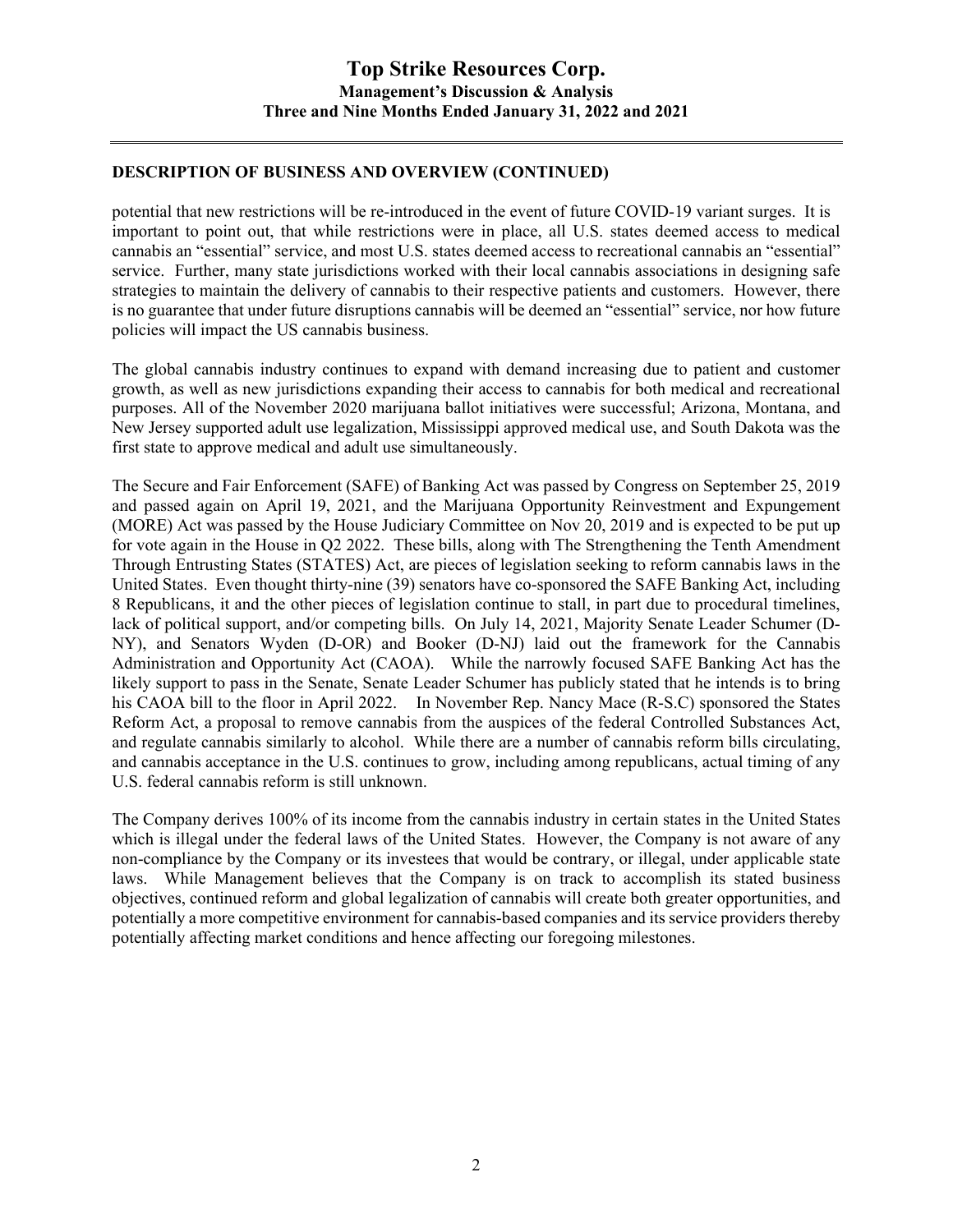### **HIGHLIGHTS AND RECENT DEVELOPMENTS**

On March 12, 2021, the Company announced it had entered into a loan agreement with the Cannavative Group LLC ("Cannavative") for US\$2.0 million. Further, the Company announced that it had entered into an exclusive non-binding letter of intent with Cannavative (the "LOI"), pursuant to which the Company will acquire all the common shares in the capital of Cannavative in an all-share exchange through the issuance of an aggregate of 360,000,000 common shares. Further information and an update on this subject can be found under proposed transactions. On March 15, 2022, the maturity date of the loan was extended to September 9, 2022.

As at January 31, 2022, the Company reduced the carrying value of its 60% interest in Galenas New Jersey LLC to \$Nil (from a carrying value of \$59,450 at the beginning of the period). The Company continues to review opportunities for cannabis licenses in new markets, and in this regard has been working with community leaders and social equity owned organizations in their efforts to successfully enter this dynamic and expanding business. These grassroots initiatives have resulted in the group submitting recreational cannabis applications for cultivation, manufacturing and retail licenses in the state of New Jersey.

#### **SUMMARY OF QUARTERLY RESULTS**

The following financial data is selected information for the Company for the eight most recently completed financial quarters:

| Quarter ended                | Jan<br>31,<br>2022 | <b>Oct</b><br>31,<br>2021 | Jul<br>30,<br>2021         | Apr<br>30,<br>2021 | Jan<br>31,<br>2021 | Oct<br>31,<br>2021         | Jul<br>31,<br>2020 | Apr<br>30,<br>2020         |
|------------------------------|--------------------|---------------------------|----------------------------|--------------------|--------------------|----------------------------|--------------------|----------------------------|
| (000's)                      | <b>(\$)</b>        | (\$)                      | $\left( \mathbb{S}\right)$ | (\$)               | <b>(\$)</b>        | $\left( \mathbb{S}\right)$ | (\$)               | $\left( \mathbb{S}\right)$ |
|                              |                    |                           |                            |                    |                    |                            |                    |                            |
| Revenue                      | 154                | 294                       | 510                        |                    | (412)              | 138                        | (78)               | 950                        |
| Income (Loss) for the period | (124)              | (290)                     | 281                        | (301)              | (663)              | (135)                      | (253)              | 713                        |
| Income (Loss) per share      | (0.00)             | (0.00)                    | 0.00                       | (0.00)             | (0.00)             | (0.00)                     | (0.00)             | 0.00                       |
| Total assets                 | 9,801              | 9,957                     | 10,130                     | 10,009             | 10,464             | 10,790                     | 10,873             | 9,294                      |
| Total liabilities            | 1,712              | 1,741                     | 1,718                      | 2,088              | 2,240              | 1,901                      | 1,871              | 76                         |

As of the date hereof, a major portion of the Company's business was derived from material ancillary involvement in US cannabis-related activities. As at January 31, 2022, 30% of the Company's assets and 100% of income was directly related to US cannabis activities.

### **RESULTS OF OPERATIONS**

#### *Financial results for the three months ended January 31, 2022 and 2021*

The Company recorded a net loss of \$(124,045), \$0.00 per common share for the three months ended January 31, 2022 as compared to a net loss of \$(663,014), \$0.00 per share for the three months ended January 31, 2022.

Revenues for the three months ended January 31, 2022, were \$151,270 (2021 - \$(411,419)). Interest income was \$124,833 (2020 - \$142,842). The following changes in fair market value occurred in the quarter; unrealized foreign exchange gain (loss) \$89,507 (2021 -\$(203,260)) and unrealized loss on investments and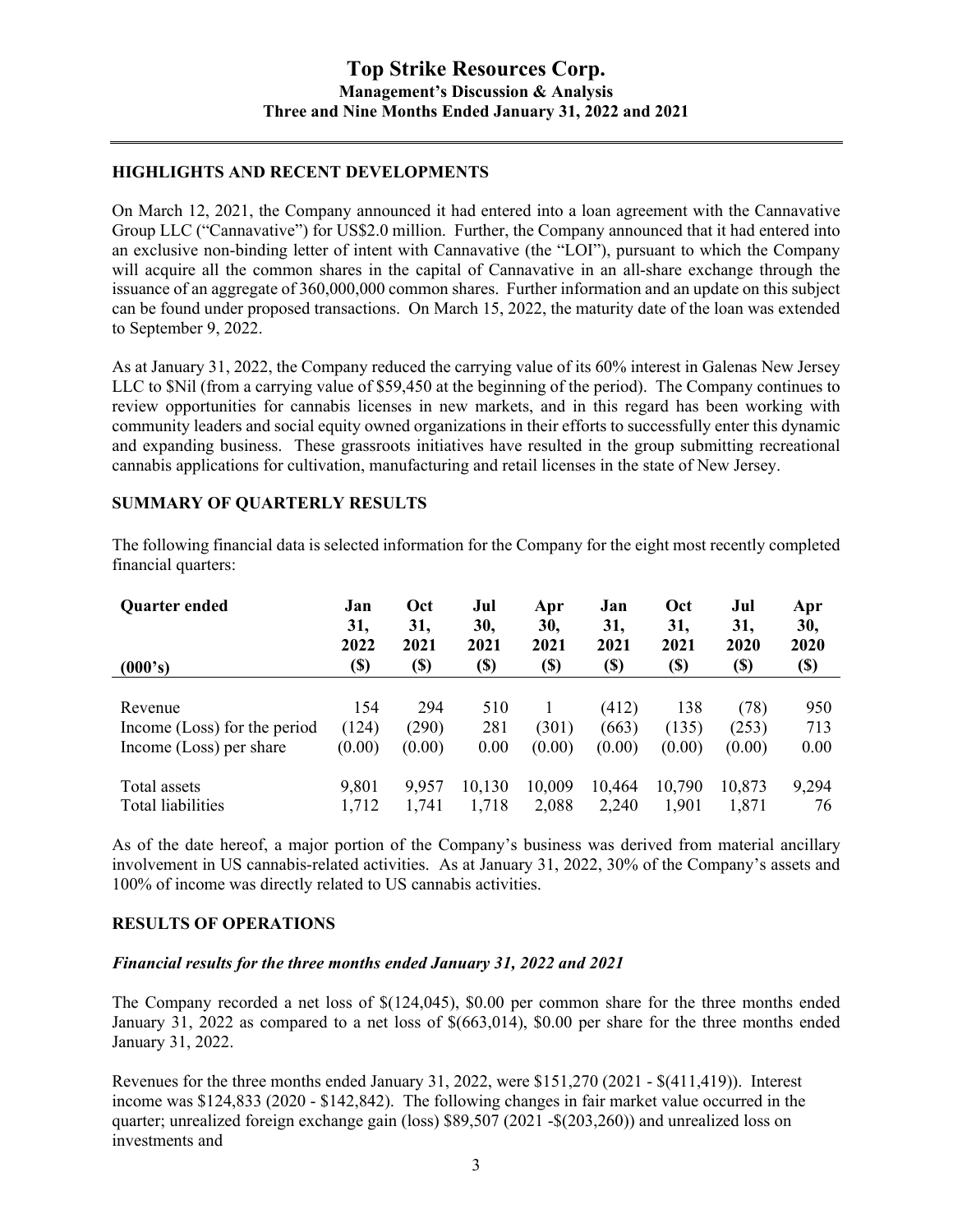## **RESULTS OF OPERATIONS (CONTINUED)**

derivative instruments of  $$63,070 (2020 - $351,000)$ ; including a \$59,500 loss on investments and a \$3,620 unrealized loss related to the change in fair market value of the convertible debenture.

Expenses for the three months ended January 31, 2022, were \$275,315 (2021 - \$251,596). General and administrative expense included, salaries and benefits of \$158,423 (2021 - \$145,077), professional fees of 53,548 (2021 - \$6,727), interest and bank charges of \$38,683 (2021 - \$62,485), corporate communications expenses of \$14,157 (2020 - \$14,139) and other expenses of \$10,504 (2021 - \$23,168).

## **LIQUIDITY, FINANCINGS AND CAPITAL RESOURCES**

At January 31, 2022, the Company had a cash balance of \$6,844,639 (April 30, 2021 - \$723,943) to settle current liabilities of \$244,249 (April 30, 2021 - \$186,363). As at January 31, 2022, the Company's cash increased by \$6,120,697 from April 30, 2021 related to operating activates.

The Company has no commitments for property and equipment expenditures for fiscal 2022. The Company anticipates that any property and equipment expenditures based on future needs, will be funded from cash on hand and the issuance of equity securities.

## **CRITICAL ACCOUNTING ESTIMATES AND JUDGMENTS**

The timely preparation of the financial statements requires management to make judgments, estimates and assumptions that affect the application of accounting policies and reported amounts of assets and liabilities and income and expenses. Accordingly, actual results may differ from these estimates. Estimates and underlying assumptions are reviewed on an ongoing basis. Revisions to accounting estimates are recognized in the period in which the estimates are revised and in any future periods affected.

#### *Critical judgments in applying accounting policies*

The following are the critical judgments, apart from those involving estimations (see below), that management has made in the process of applying the Company's accounting policies and that have the most significant effect on the amounts recognized in these financial statements.

#### *Fair value of financial instruments*

For Level 3 investments and complex instruments where quoted prices are not readily available the Company values its investments using recognized valuation models. Some or all of the significant inputs into these models may not be observable in the market, and are derived from market prices or rates or are

estimated based on assumptions. Valuation models that employ significant unobservable inputs require a higher degree of management judgment and estimation in the determination of fair value. In determining fair value for these types of instruments: the history and nature of the business; operating results and financial conditions; the general economic, industry and market conditions; capital market and transaction market conditions; contractual rights relating to the investment; comparable trading and transaction multiples, where applicable; and other pertinent considerations are taken into consideration. Adjustments to the carrying value of the investments may also be determined when there is pervasive and objective evidence of a decline in the value of the investment, as indicated by an assessment of the financial condition of the investment based on operational results, forecasts and other developments since acquisition.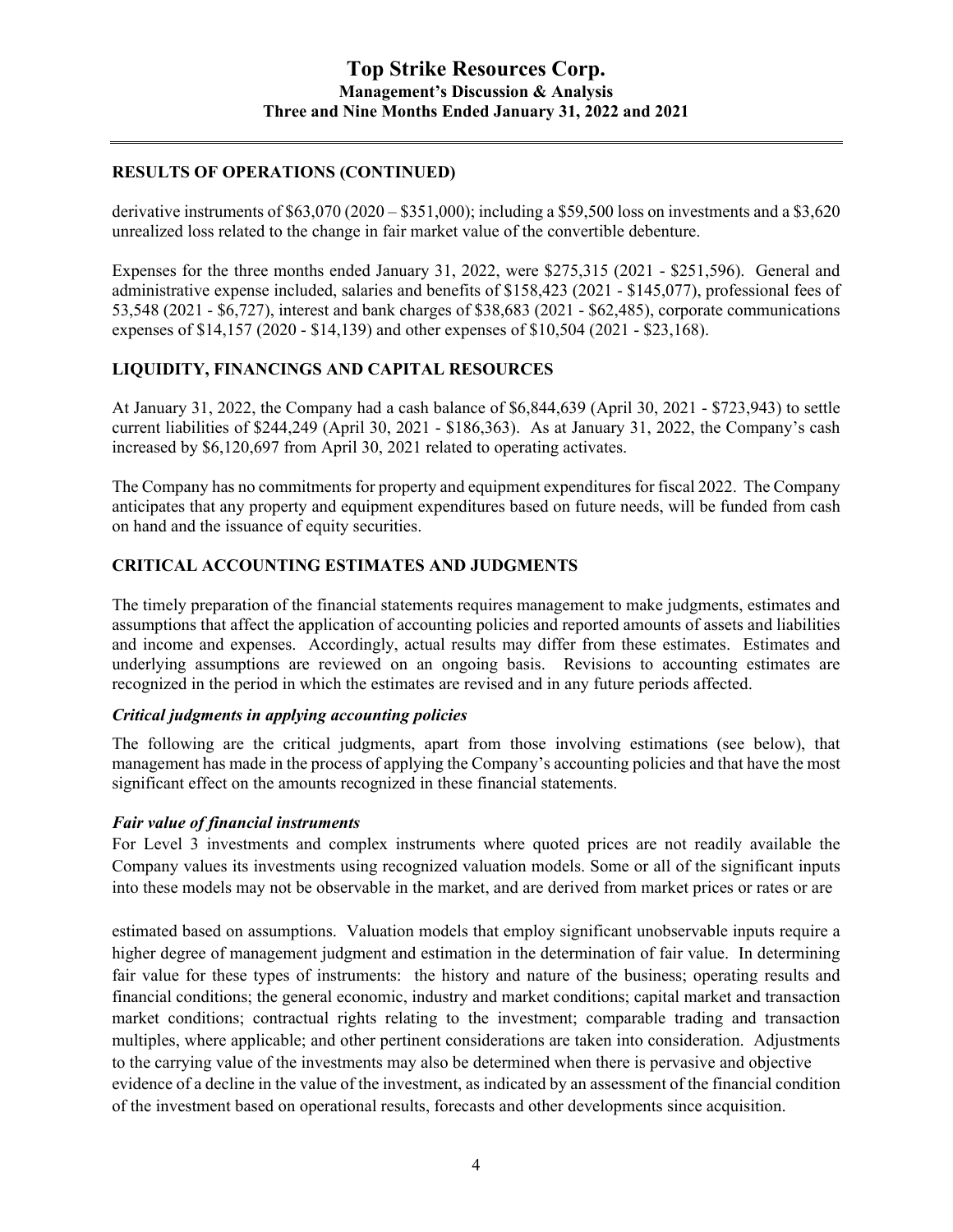# **CRITICAL ACCOUNTING ESTIMATES AND JUDGMENTS (CONTINUED)**

Although the Company believes that its estimates of fair value for Level 3 investments are appropriate, the use of different methodologies or assumptions could lead to different measurements of fair value.

### *Share-based payments*

The Company measures the cost of its share-based payments to directors, officers, employees and consultants by reference to the fair value of the equity instruments at the date at which they are granted. The assumptions used in determining fair value include share price, expected lives of the options, risk-free rates of return, share price volatility and the estimated forfeiture rate. Changes to assumptions may have a material impact on the amounts presented.

### **ACCOUNTING POLICIES**

The accounting policies used are consistent with those as described in Note 3 of the Company's financial statements for the year ended April 30, 2021.

### **OFF-BALANCE SHEET ARRANGEMENTS**

The Company has not entered into any off-balance sheet arrangements.

## **PROPOSED TRANSACTION – CANNAVATIVE**

On March 12, 2021, the Company announced that it had entered into an exclusive non-binding letter of intent with Cannavative Group LLC ("**Cannavative**"), pursuant to which the Company will acquire all of the common shares in the capital of Cannavative in an all-share exchange through the issuance of an aggregate of 360,000,000 common shares of the Company at a deemed issuance price of US\$0.05 per common share.

The proposed transaction is subject to, among other things, the execution of a definitive agreement between the Company and Cannavative (the "Definitive Agreement") and customary closing conditions. The proposed transaction is subject to the acceptance of the Canadian Securities Exchange, the approval of the shareholders of the Company and Cannavative, and Nevada state regulatory approval. While no assurances can be made, the Company and Cannavative remain committed to complete the transaction.

Related to the proposed transaction the Company entered into a loan agreement with Cannavative for US\$2.0 million. The loan commenced on March 19, 2021. The maturity date of the loan is March 19, 2022 and on March 15, 2022 was extended to September 9, 2022. Prior to the execution of the Definitive Agreement, interest on the loan shall be 17.5% per annum. Upon execution of the Definitive Agreement, interest shall be reduced to 12.5% per annum. The loan will facilitate planned capital expansion initiatives or other uses as agreed by the Company.

Cannavative is a leading premium cannabis brand in the state of Nevada, producing a wide variety of flower extracted products, including its award-winning infused pre-roll, the Motivator, and one of Nevada's top selling vape brands, Resin8. Cannavative has deep penetration in the Nevada market as its products are sold in over 80% of the state's dispensaries and retail outlets. Cannavative is a multi-cup winner, and was named the top brand in Nevada by Leaflink in 2021 and was a gold and silver medalist at the 2020 Las Vagas Cannabis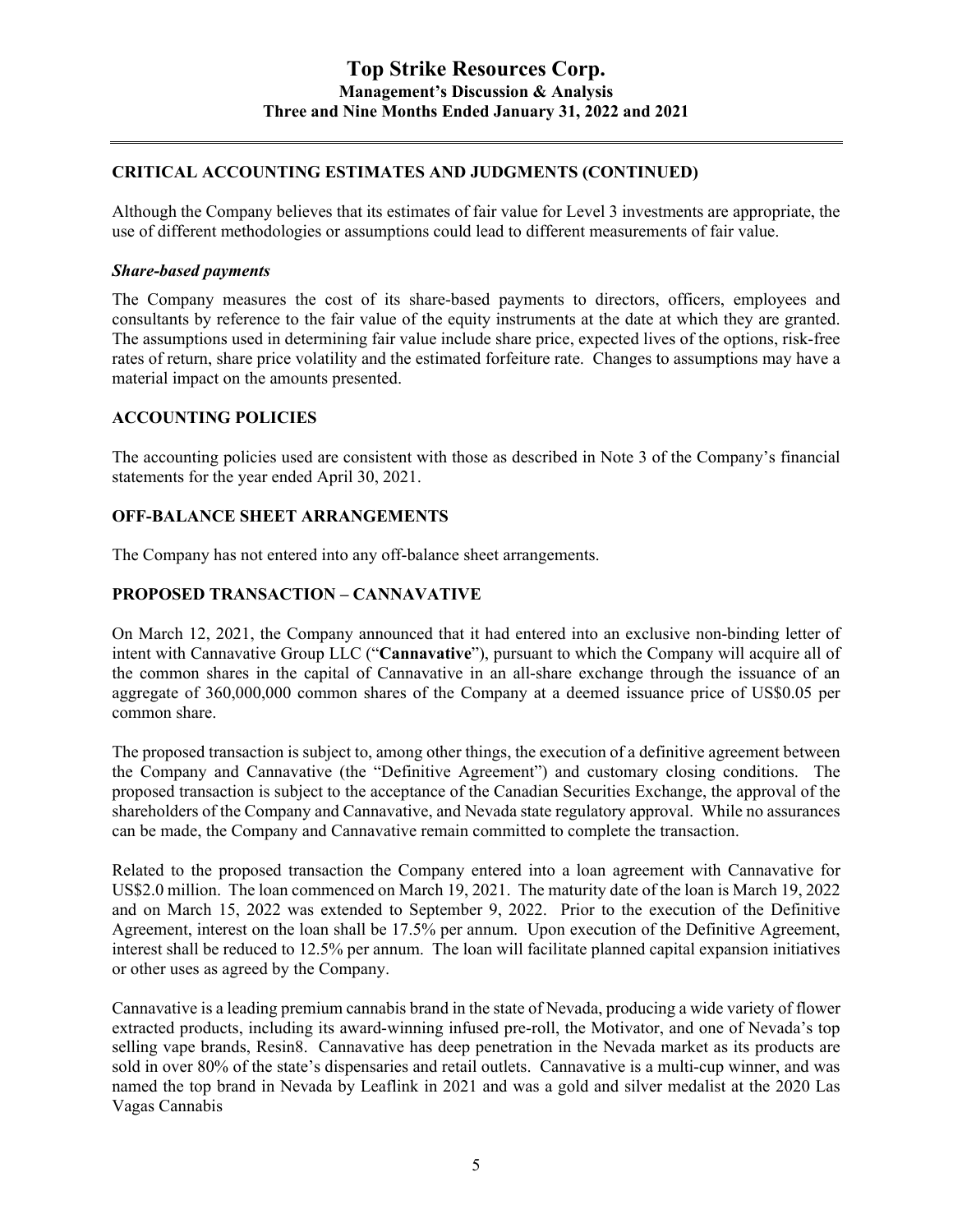# **PROPOSED TRANSACTION – CANNAVATIVE (CONTINUED)**

Awards. In 2019, Cannavative won the Jack Herer Cup in 2019 for their vape pen, the Sativa Clementine, and in 2018, Leafy named them the Best Flower Products Brand. Based in Reno, Nevada, they operate out of a 50,000 sq.ft. facility, which houses a  $+10,000$ -sf state-of-the-art pharmaceutical-grade extraction lab and kitchen.

# **RELATED PARTY TRANSACTIONS**

During the period ended January 31, 2022, \$Nil (2021 - \$3,127) in legal fees were incurred from a law firm at which an officer of the Company is a Partner. As at January 31, 2022, accounts payable and accrued liabilities included amounts payable to related parties totaling \$Nil (2020 - \$20,002).

On July 3, 2020, the Company issued the Debenture to Medical Investment Fund A Limited Partnership ("MIFF A"). Jon Sharun, a director of the Company, is the Managing Partner of MIFF A. During the period the Company elected to accrue US\$29,131 in interest related to the debenture (Note 7). As at January 31, 2022, the Company has accrued \$221,045 (US\$173,791) to accounts payable and accrued liabilities on the Condensed Interim Statement of Financial Position.

## **SHARE CAPITAL**

The Company has an unlimited number of common shares authorized for issuance. At January 31, 2022, there were 181,308,390 common shares outstanding, 53,562,577 warrants and 17,466,740 stock options outstanding.

At the beginning of the period the Company had 56,666,896 warrants outstanding. On January 16, 2022, 3,104,319 warrants expired. The purchase price of the warrants upon expiry was \$0.09 per common share. As at January 31, 2022, the Company has 53,562,577 warrants outstanding with a strike price of \$0.06 per common share and expected life of 1.67 years.

On October 5, 2021, the Company's normal course issuer bid ("NCIB", the "Bid") expired. On September 10, 2021 the Company approved the renewal of the Bid, commencing on October 12, 2021 and terminating the earlier of: (i) October 11, 2022, and (ii) the date on which the maximum number of Shares are purchased pursuant to the Bid. Under the Bid, the Company may purchase up to 5% of the Company's Shares.

All Shares will be purchased under the Bid on the open market and through the facilities of the CSE and payment for the Shares will be made in accordance with CSE policies. The timing and extent of repurchases will depend upon several factors, including market and business conditions, valuation of Shares, regulatory requirements and other corporate considerations. The price paid for Shares will be the prevailing market price at the time of purchase and all Shares acquired by the Company will be cancelled. The Company had 181,411,390 Shares issued and outstanding as of the re-commencement date the BID.

On November 3, 2021, the Company purchased 103,000 common shares at a cost of \$3,183 and on December 1, 2022 these shares were cancelled.

Purchases may be suspended at any time, and no purchases will be made other than by means of open market transactions during the term of the Bid. The Corporation has engaged Independent Trading Group (ITG) Inc. to act as the broker through which the Bid will be conducted.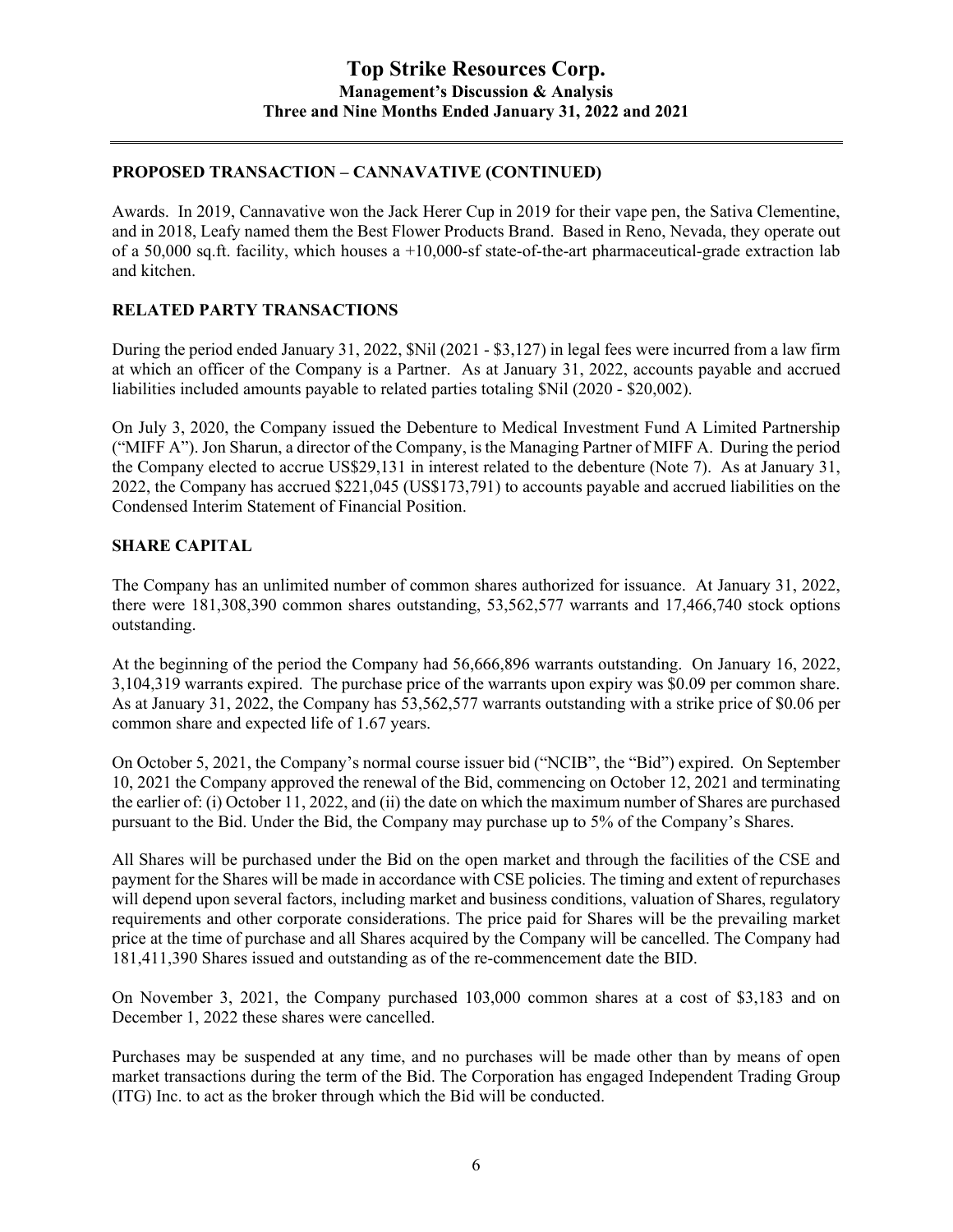# **RISKS AND UNCERTAINTIES**

The Company's financial success will be dependent upon the Company's ability to raise equity. There is no assurance that the Company will be able to raise the equity required to meet the obligations of the Company and the Company has no source of financing other than those identified in the previous section. Additionally, given the illegality of cannabis under U.S. federal law (discussed below), the Company's ability to raise equity in the U.S. may be limited. However, these barriers to participation in U.S. capital markets also serve as the Company's competitive advantage when supplying alternative sources of capital to state compliant U.S. cannabis businesses.

**Marijuana is illegal under U.S. federal law and the enforcement of such laws poses significant risk to the Company.** As at the date hereof, 38 states of the United States plus the District of Columbia, Puerto Rico and Guam have laws and/or regulations that recognize, in one form or another, legitimate medical uses for cannabis and consumer use of cannabis in connection with medical treatment and eleven states of the United States have legalized recreational cannabis. Many other states are considering similar legislation.

However, the position of the federal government and its agencies is that cannabis has no medical benefit and, accordingly, a range of activities including cultivation and the personal use of cannabis are prohibited. Unless and until Congress amends the U.S. Controlled Substances Act of 1970 with respect to medical and recreational cannabis, there is a risk that federal authorities may enforce current federal law and the

Company may be deemed to be producing, cultivating or dispensing cannabis in violation of federal law or facilitating the selling or distribution of drug paraphernalia in violation of federal law. Active enforcement of the current federal regulatory position on cannabis may thus indirectly and adversely affect the Company's future cash flows, earnings, results of operations and financial condition. As of the date hereof, the Company has not obtained legal advice, either in the form of a legal opinion or otherwise, regarding compliance with applicable state regulatory frameworks and potential exposure and implications arising from U.S. federal law. See the AIF for more information, including a discussion of U.S. federal cannabis laws, guidance given by federal authorities or prosecutors regarding the risk of enforcement action and risks associated with providing financing to U.S. state compliant cannabis businesses.

#### *Impacts of the COVID-19 coronavirus outbreak*

The Company cautions that current global uncertainty with respect to the spread of the COVID-19 virus and its effect on the broader global economy may have a significant negative effect on the Company. While the precise impact of the COVID-19 virus on the Company and its US cannabis related investments remain unknown, rapid spread of the COVID-19 virus may have a material adverse effect on global economic activity, and can result in volatility and disruption to global supply chains, operations, mobility of people, consumer spending and the financial markets, which could in turn affect interest rates, credit ratings, credit risk, inflation, business, financial conditions, results of operations for the Company's current and future investments and other factors relevant to the Company.

## **FORWARD-LOOKING STATEMENTS**

This MD&A may contain "forward-looking statements" which reflect the Company's current expectations regarding the future results of operations, performance and achievements of the Company, including but not limited to statements with respect to the Company's plans or future financial or operating performance, conclusions of economic assessments of projects, requirements for additional capital, sources and timing of additional financing, realization of unused tax benefits and future outcome of legal and tax matters.